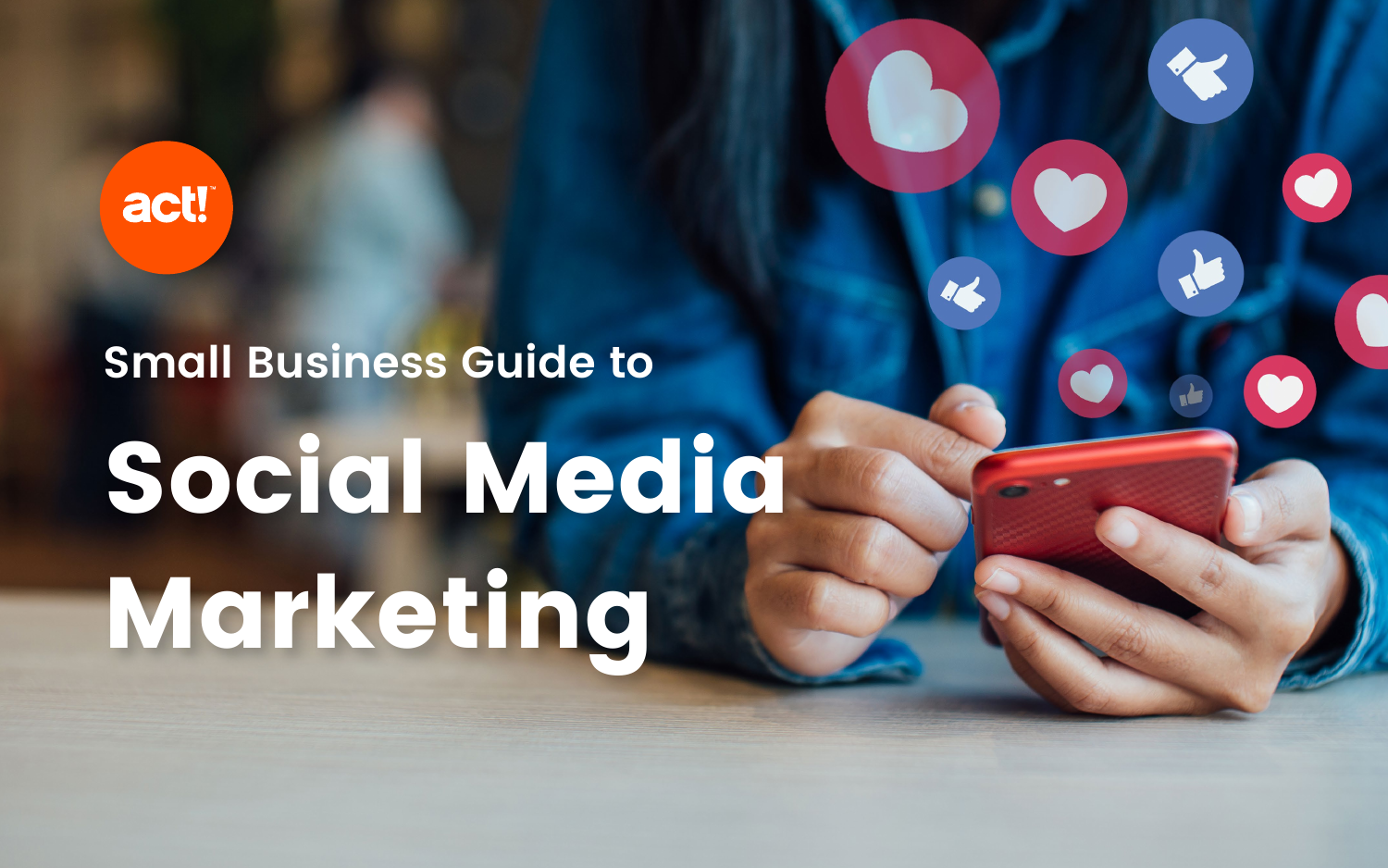

## <span id="page-1-0"></span>Small Business Guide to **Social Media Marketing**

Social media is one of the best things that's ever happened to small businesses. Not only is social media incredibly affordable compared to traditional marketing, it offers the potential to find, connect, and build relationships with your specific audience in a highly targeted way.

However, with so many platforms to choose from, social media marketing can feel daunting — almost like a full-time job in itself. Today, there are more than [4.2](https://www.hootsuite.com/resources/digital-trends)  [billion active social media users](https://www.hootsuite.com/resources/digital-trends), so how do you even start to go about reaching the ones most relevant to your business? Is it enough to just have Facebook and

- 
- 
- for a while, there are always new ways to refine your social media marketing plan to optimise results. Whether you're just dipping your toe into social media or you've been swimming in it for a while, this guide can help take your social media marketing to the next level.

Instagram pages, or do you need to join Pinterest, TikTok, LinkedIn, Snapchat, Reddit, YouTube, and WhatsApp as well?

If social media is relatively new to your brand, you'll need to start with a good foundation. On the other hand, if your company has been active on social media





SMALL BUSINESS GUIDE TO SOCIAL MEDIA MARKETING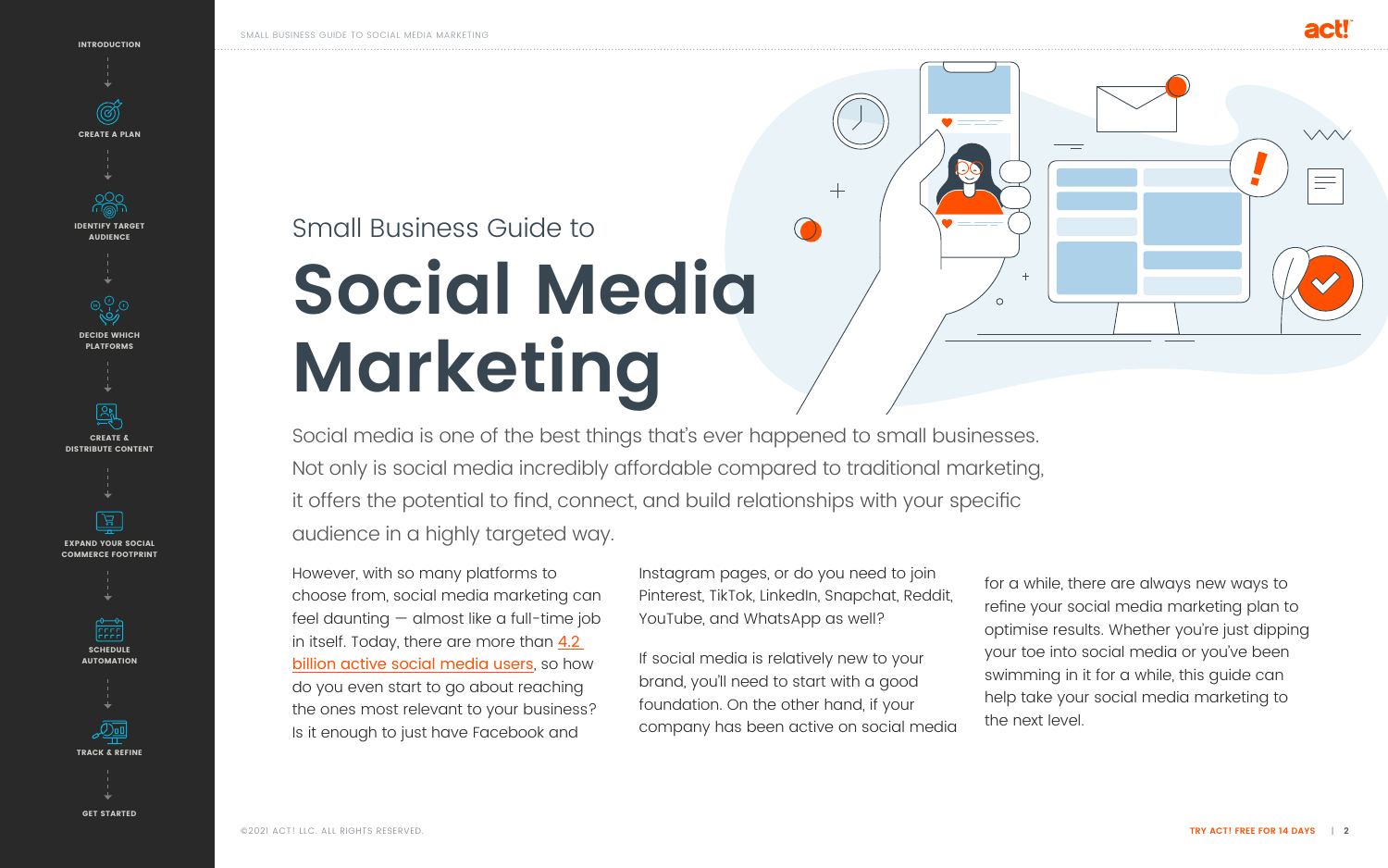

#### <span id="page-2-0"></span>1. Create a plan with measurable goals

Before doing anything else, you first need to identify the goals you want to achieve through social media marketing. Otherwise, it can be too easy to just create a bunch of social media pages and focus on "vanity" metrics such as the number of likes, shares, and retweets that don't accurately measure the success of your social media efforts.

If you haven't done so already, start by creating SMART social media goals (Specific, Measurable, Attainable, Relevant, and Time-bound). These goals should specifically support your business goals, such as attracting X number of new customers by year end. Your social media initiatives could specifically support this business goal by setting a target conversion rate of five percent in the first two quarters of the year. (The conversion rate measures how many visitors take a desired action after visiting a page, such as signing up for your newsletter, downloading a gated asset, or registering for an event.) A high conversion rate indicates that your target audience is interested in what you have to offer, which will help to keep them coming back and hopefully convert them into new customers.

This is just one example of how your social media plan should map to your business goals. It also ensures you have effective key performance indicators (KPIs) to help you monitor your progress or determine where to refine your tactics.

## <span id="page-2-1"></span>2. Identify your target audience

As a business owner or entrepreneur, you probably have a good idea of the target market you're trying to reach through your social media marketing strategy. However, if you still need to create or refine your audience demographics, our [buyer persona template](https://www.act.com/en-uk/persona-template) can help you get started. Although buyer personas are fictionalised representations of typical customers, you should still use detailed market data that includes buyer demographics, motivations, occupations, education, and challenges to inform them. This helps you know exactly what makes customers purchase a product or service so you can give them the right content and tools to make a decision.



Download our [buyer persona](https://www.act.com/en-uk/persona-template/)  [template](https://www.act.com/en-uk/persona-template/) to help you clearly identify your target personas.

Conversion rate measures how many visitors take a desired action after visiting a page.

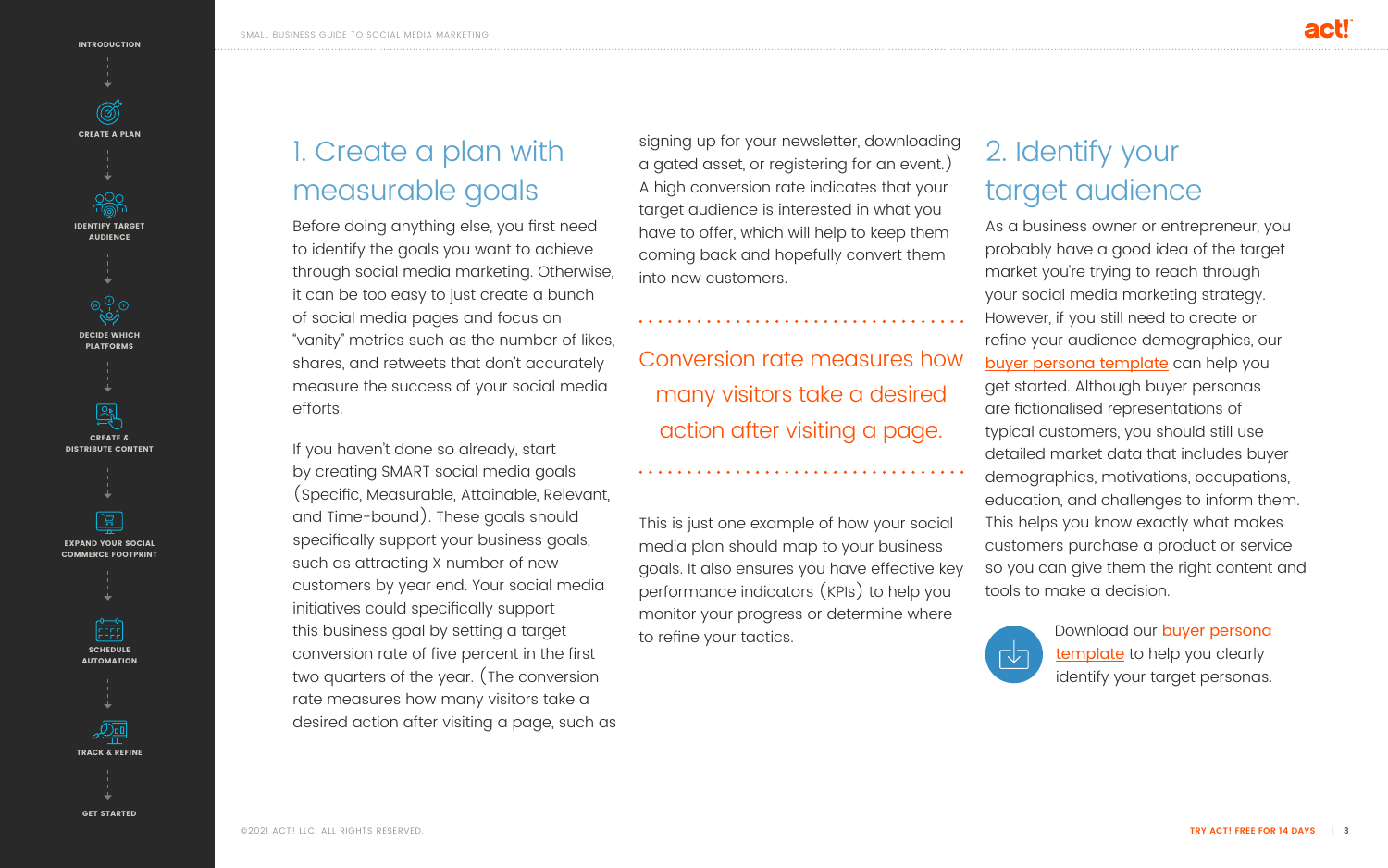

but be sure to check the latest [demographic data about social media](https://www.pewresearch.org/internet/fact-sheet/social-media/)  [users](https://www.pewresearch.org/internet/fact-sheet/social-media/). The results may surprise you!

Although social media marketing can feel like you're casting a wide net across a big ocean, it is in fact one of the best ways to target a very specific segment. You can start by knowing who your current customers are, including their purchase histories, preferences, and more. But if you want to target a different customer base with new products and services, then you may want to dig deeper into social media analytics. A number of social media management tools can help you analyze online data such as top trending hashtags, referral sites, and other social media pages that are relevant to your business. This will help you create content that specifically targets your desired audience.

### <span id="page-3-0"></span>3. Decide which platforms are relevant to your business

Do you know where your customers and prospects spend most of their time online? It can be tempting to make assumptions,

It's important to note that you can use different social networks for different purposes. For instance, you may choose to use Facebook to build your customer base by providing daily, relevant content about your business (such as daily lunch specials for a restaurant). Or, you might use YouTube and Instagram to post compelling video content such as tutorials or fun, slice-of-life videos about your business to increase brand awareness.

For one thing, the average Internet user typically has more than one social media account, which means you may want to have a presence on more than one platform. Although Facebook and YouTube are the two most [widely used online](https://www.pewresearch.org/internet/fact-sheet/social-media/)  [platforms](https://www.pewresearch.org/internet/fact-sheet/social-media/), you may want to add Twitter, Pinterest, Instagram, LinkedIn, Reddit, and even TikTok to your social media mix depending on the results of your market research.

Here are a few questions to consider when deciding which social media platforms best align with your business and target audiences:

#### **Where is your target audience?**

Understanding general social media trends is helpful, but you should also conduct your own research about your customers. How do they find you and where do you interact with them most frequently?

#### **What are your business goals?**

**It's important to note that you can use different social networks for different purposes.**



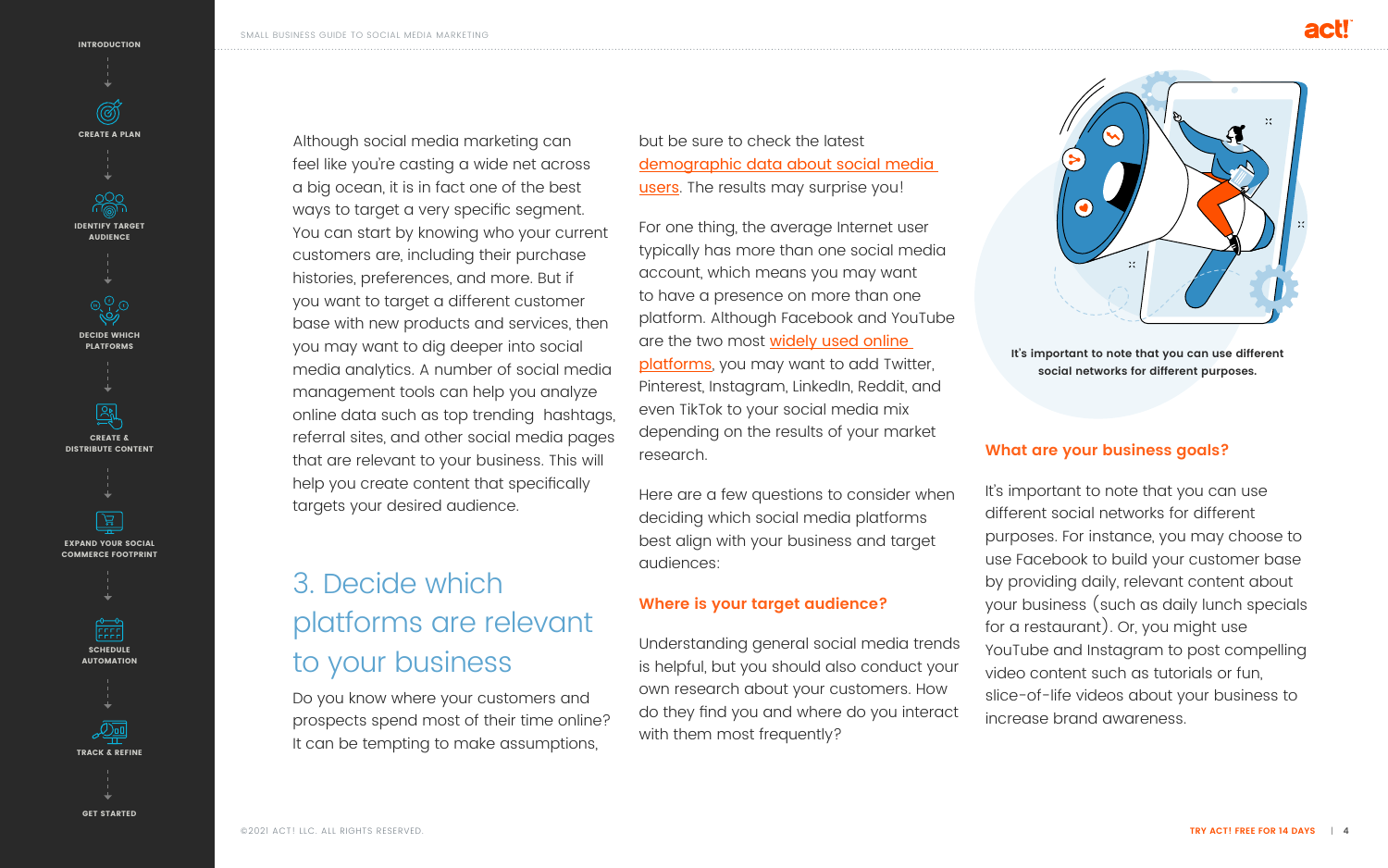

#### **How much can you invest in social media platforms?**

Think of your investment in terms of both time and money. Who will maintain your social media pages, how often, and how much it will cost? You should allot a certain amount of time daily to create and upload new content, respond to comments and feedback, and plan future social media campaigns. Will you have the time to manage all this yourself, or will you need to hire additional help (either thirdparty or in-house) to support your social media initiatives? This may also help you determine how many social media pages you can reasonably maintain.

## <span id="page-4-0"></span>4. Create and distribute the right, high-quality content

No matter how many social media pages you manage, you want to promote the right content to the right audience on the

right social media channels. This is the key to building customer relationships and brand awareness across various platforms. For example, depending on your target audience, Instagram stories might be a great way to share short videos or picture compilations promoting your new service or sharing highlights from a recent event.

A [content marketing framework](https://www.act.com/en-uk/guides/content-marketing-guide) helps ensure your social media content aligns with your SMART business goals. It's important to remember that you don't necessarily have to create separate content for each platform — repurposing content is one of the best ways to save time, money, and your sanity. For instance, you can create and promote a customer spotlight across your Facebook and Instagram pages, or turn an existing blog into a how-to video for YouTube.

Here are some other simple and effective marketing tips to promote and distribute your social media content:

- Contact influencers on social media and ask them to share or comment on your content.
- Submit your content to relevant social media communities.
- Include relevant SEO keywords in your social posts.
- Add social sharing buttons to your content, which can generate up to [7x](https://www.autogrow.co/promote-your-content/)  [more social mentions](https://www.autogrow.co/promote-your-content/).
- Promote content such as events and giveaways through sponsored ads on Facebook, Twitter, and LinkedIn.
- Post the same content more than once, perhaps with a few tweaks. You may reach viewers who missed it the first time.
- Add relevant hashtags to your posts to make it easier for Twitter users to find your content.
- Run social media contests and promotions to generate excitement and get users to share your posts.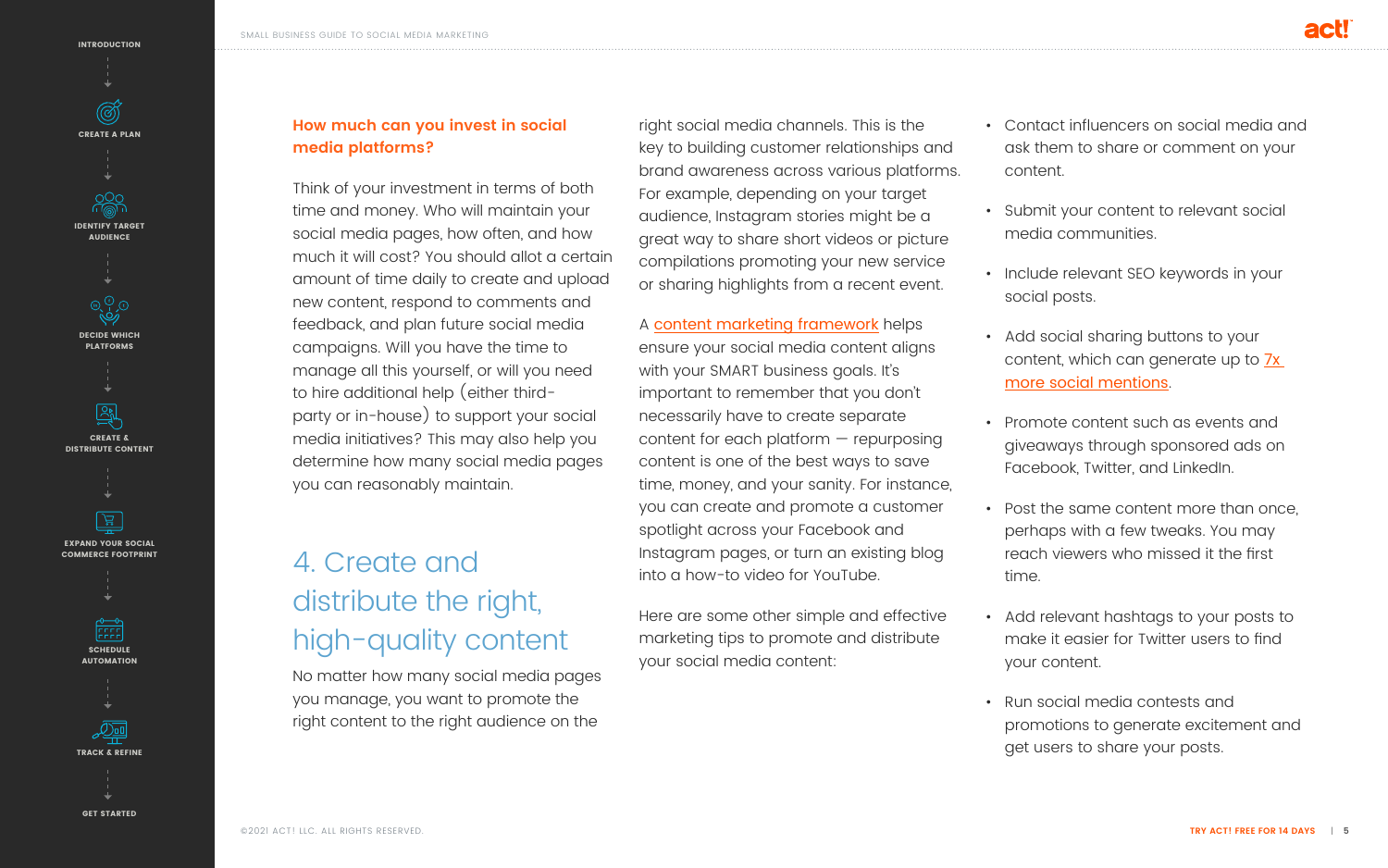

#### <span id="page-5-0"></span>5. Expand your social commerce footprint

Social commerce uses social media platforms to support the full range of customer engagement: from initial product search and discovery to product purchase, post-purchase support, and customer feedback. In short, social commerce is a totally streamlined sales funnel that takes customers from Internet search to purchase in minutes or even seconds. Unlike other types of eCommerce, where customers typically buy from an online third party, social commerce gives companies the opportunity to engage with customers at every single point of the sales process.

Social commerce has been around for a while, but with the massive expansion of contactless shopping in 2020 due to coronavirus, many small businesses had to adopt new sales channels to keep their businesses going. By June 2020, 18.3% of [U.S. adults](https://www.emarketer.com/content/why-small-businesses-could-benefit-launch-of-facebook-shops) had made a purchase through Facebook, and another 11.1% via Instagram. This trend is only expected to keep growing. For instance, in the U.S., retail social commerce sales are [estimated to rise by](https://www.emarketer.com/content/social-commerce-2021)  [34.8%](https://www.emarketer.com/content/social-commerce-2021) to \$36.09 billion in 2021, representing 4.3% of all retail eCommerce sales.

It's pretty clear that social commerce offers big advantages to smaller businesses. For one thing, it increases your sales potential by enabling customers to purchase directly through your social media sites instead of

a third party. Social media customers may also click through to your company website to browse other products, read your blog, check out promotions, and more. This doesn't just foster brand engagement, it can also boost your search engine rankings because Google tracks this additional traffic and uses it to improve your visibility on Search Engine Results Pages (SERPs).

Social commerce also makes it incredibly easy for marketers to communicate with existing and potential customers. You can gather feedback and answer questions right on your social pages, and other visitors can take note of how you engage with customers. Better communication leads to better customer relationships and happy customers are likely to make future purchases and recommend your business to others.

Social commerce is a streamlined sales funnel that takes customers from Internet search to purchase; giving you the opportunity to engage at every point of the sales process.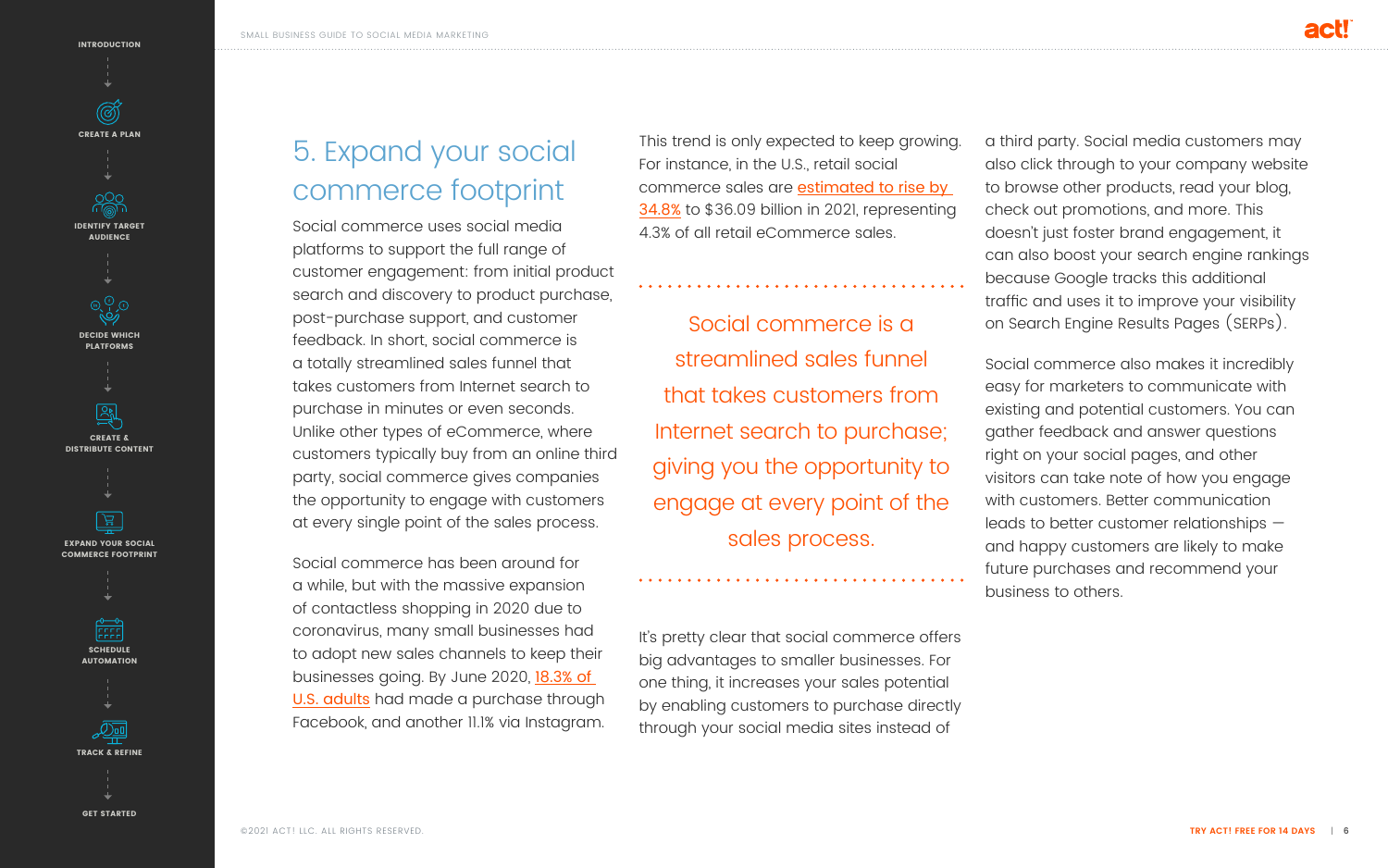

### <span id="page-6-1"></span>6. Save time with scheduling and automation

If there's one thing most small business owners could use more of, it's time. And, as most of us know, posting on social media can consume hours without us even realising it. This is time that very few small businesses have to waste.

For this reason, it's essential to structure your social content calendar and determine how many hours per day or week you can reasonably spend on social media marketing. Here are some tips to help you efficiently budget your time spent on social media:

## <span id="page-6-0"></span>7. Track performance and refine as necessary to meet your SMART goals.

It's important to know that there's no such thing as "set it and forget it" in social media marketing. You have to regularly keep up your social media performance to ensure it's meeting your SMART goals.

- 1. **Create social posts and content in advance.** This allows you to dedicate a single time slot every day or week to plan out your social postings. Then you can use a [social media scheduling tool](https://influencermarketinghub.com/social-media-posting-scheduling-tools/) to post them automatically at just the right time.
- 2. **Incorporate automation tools in the right places.** Chances are, you've reached out to a company through Facebook Messenger and received an automatic reply thanking you for your message and perhaps offering additional help. [Chatbots](https://blog.hootsuite.com/facebook-messenger-bots-guide/) can go even further by helping customers track order status and deliveries, find and order products, check return policies, book appointments, and more. This type of automation can help answer routine customer service questions so you can focus on customer engagement activities that can't (or shouldn't) be automated, such as prefabricated responses on your social media pages.
- 3. **Don't reinvent the wheel.** Check out these [4 must-have social media](https://www.act.com/blog/gb/social-media-marketing-tools/)  [marketing tools](https://www.act.com/blog/gb/social-media-marketing-tools/) for your small business.

You can use a number of analytics tools to help you visualise performance on both a micro and macro level. Some analytics tools are provided by social media platforms themselves, including Facebook, Instagram, LinkedIn, Pinterest, Twitter, and YouTube. There are also a range of free and paid social media analytics tools available to help you determine whether or not your social media investment is delivering the results you expect.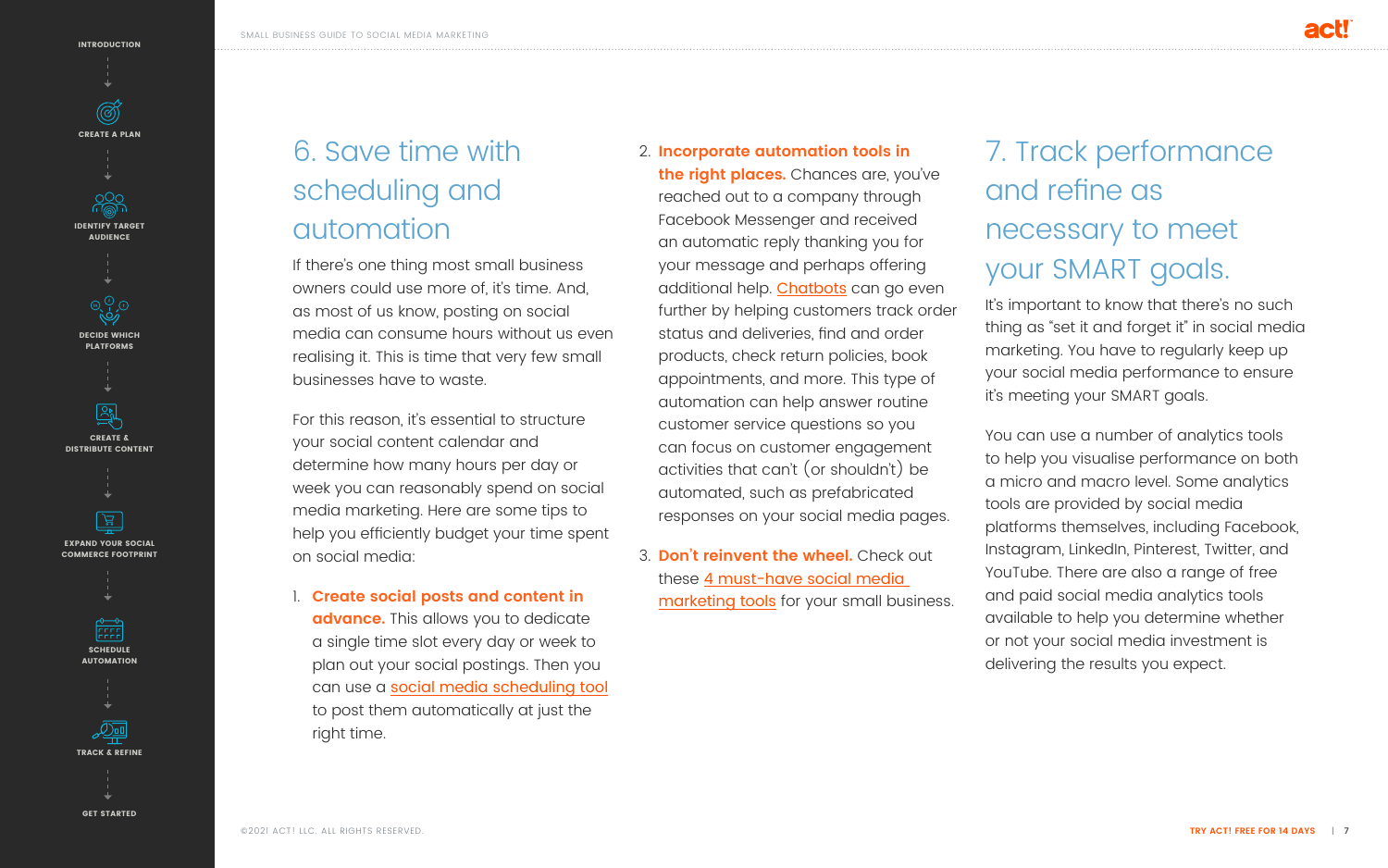

#### Read this article to learn [7 ways to](https://www.act.com/blog/gb/7-ways-to-get-more-engagement-on-social-media/)  [get more engagement on social](https://www.act.com/blog/gb/7-ways-to-get-more-engagement-on-social-media/)  [media](https://www.act.com/blog/gb/7-ways-to-get-more-engagement-on-social-media/)

If your social content is not performing as well as you'd like, you can try simple tactics such as  $A/B$  testing to determine if small content variations, such as different post headlines, content formats, or calls to action perform better among different audiences.

Of course, you're not likely to test every single social post, but by checking in occasionally, you can get a better sense of what's resonating with your audience. This is one of the things that makes social media an ideal marketing platform for small businesses: You can create, distribute, test, and refine content in real time, and use the feedback you receive to continually improve your progress and performance.

In the end, social media marketing is all about delivering personalised customer experiences. Discover how Act! can help you build and retain loyal customer relationships  $-$  [try it free for 14 days!](https://my.act.com/en-gb/trial)

**A/B testing is a marketing method which involves implementing a piece of content twice, one as a 'control' and another time with a variation. The purpose is to analyze the results following the release of the content and assess which performs better.**

#### <span id="page-7-0"></span>Next step: Getting started

This guide has covered some of the basics of social media marketing and why it's an invaluable tool for smaller companies. Although the nuts and bolts go much deeper than what's covered in this guide, it offers a helpful overview of the basics — whether you're just getting started or want to optimise the performance of your current social media marketing efforts.